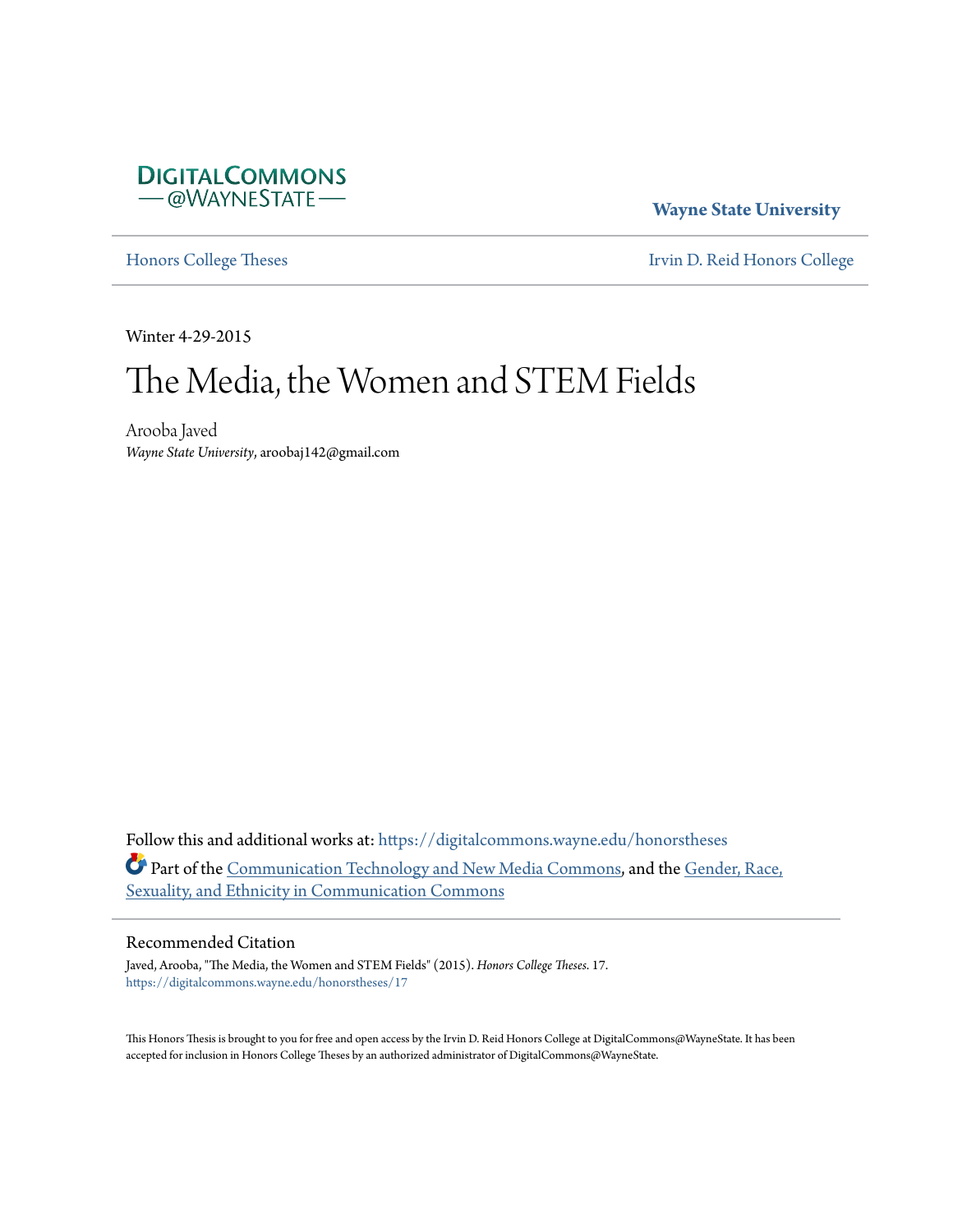The Media, the Women and STEM Fields

Arooba Javed

Wayne State University

Author Note

Arooba Javed, Department of Communication, Wayne State University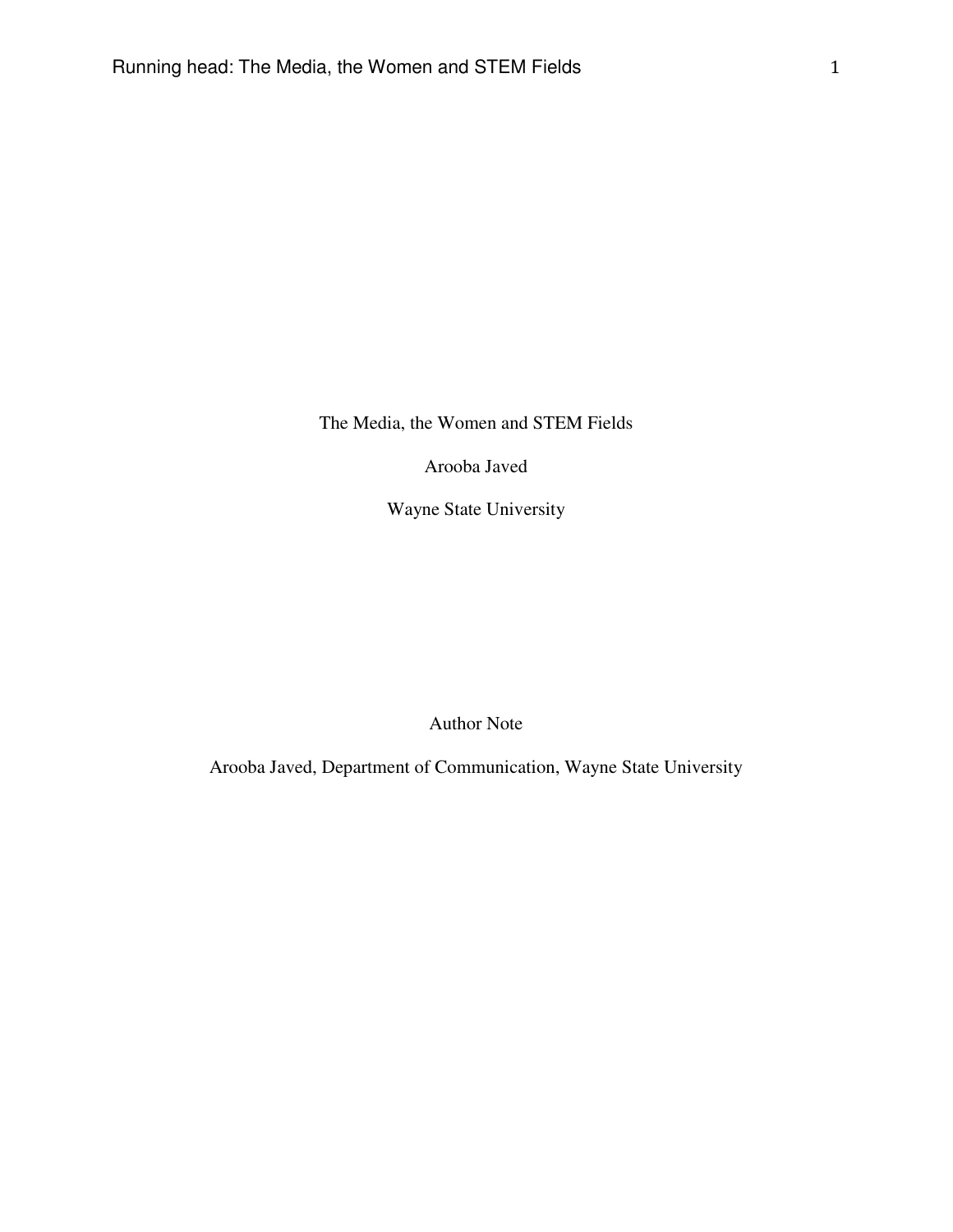## Abstract

This paper focuses on the urgent need to increase female representation in Science, Technology, Engineering and Mathematics (STEM) fields and the media's influence on society's view of women in STEM fields. Historically, women have held stereotypically maternal roles and have had less access to employment opportunities in STEM fields. Today, we have a shortage of women in these types of careers. STEM fields offer high paying and intellectually rewarding careers. Women bring varied experiences to the table, and can offer a fresh perspective on the problems our scientists and engineers are attempting to solve. The media influences society's view of women in STEM. This thesis analyzes how women are portrayed on the popular comedy shows *Silicon Valley* and *The Big Bang Theory*. Both shows portray women as being either ditzy or as plot devices. In order to remedy the issue of misrepresentation of women in STEM fields, I suggest that the United States government offer tax breaks to television studios that gather input from real women in STEM before creating their television series.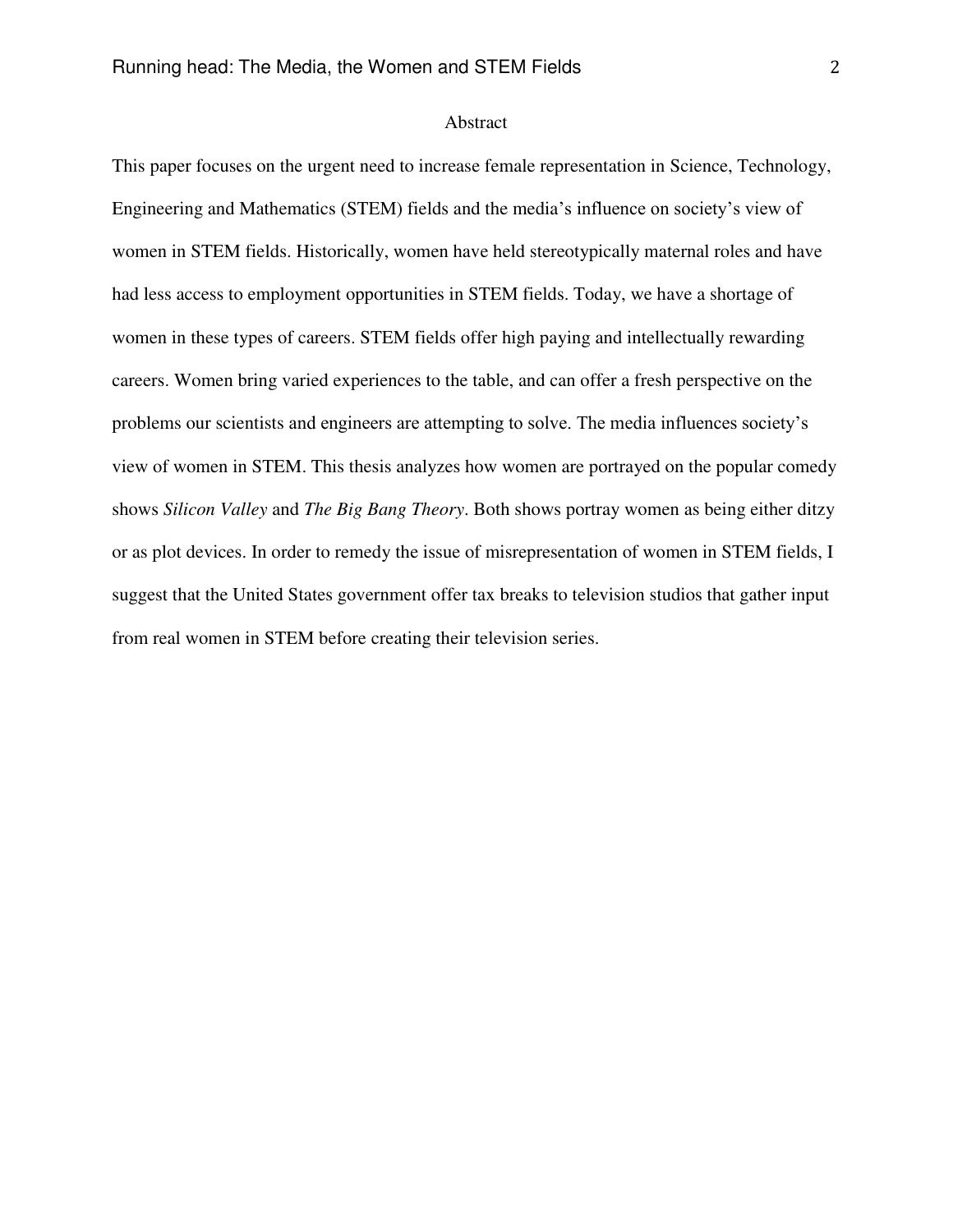## **Introduction**

Women have faced many challenges throughout history in relation to society, gender roles and the workforce. In the 1900s, most women focused their energies on childcare and household work because of the stigma that a woman's place was in the home, as well as the idea that taking care of a household was "the woman's job". When women did join the workforce, they were forced to deal with discrimination based on their marital status. There was a stigma that married women would be temporary workers, and quit their jobs to raise kids (despite this stereotype, most women continued working in their positions for many years). Unfortunately, despite women's' increased participation in the workforce, they were still responsible for the bulk of the household chores and child rearing responsibilities ("Women's History in America", 1995). According to the US Department of Education, women earn about 60% of all undergraduate degrees but are still sorely underrepresented in the population earning undergraduate degrees in STEM fields (US Department of Education, 2012).

Science, Technology, Engineering and Mathematics (STEM) fields offer careers that are both intellectually stimulating and provide the benefit of high salaries. Undergraduates who major in STEM fields have increased employment opportunities due to their highly valued degree. Increasing the number of women in STEM fields is essential to closing the wage gap (Beede et al., 2011). In addition, women bring varied experiences and perspectives to the table, and can be rare and valuable assets to solving the problems that scientists, engineers and computer scientists are currently working on.

The media has a very strong influence on society's perspectives. The media has the power to shape and construct society's view on numerous subjects. According to Cultivation Theory, the more media exposure a person gets, the more misrepresented their perception of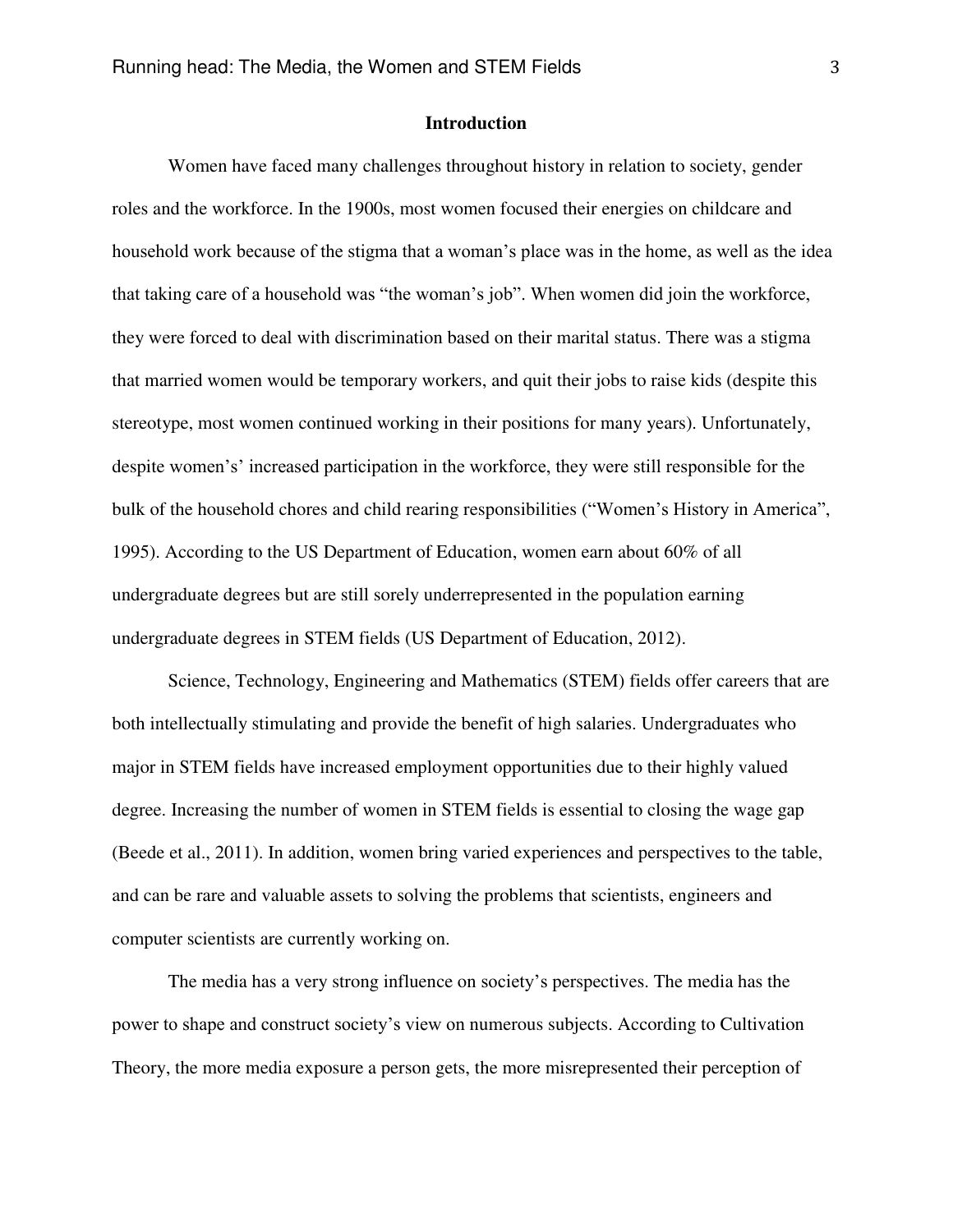reality becomes (Potter, 2006). This issue is brought to light in many ways, including the south Asian beauty ideals of fair skin. In India, fair skin is considered beautiful; with the media pushing light skinned actors and models. Despite the fact that most of the Indian population is brown skinned, this is the ideal the media perpetuates (Shevde, 2008). This is just one example of how the media can shape and construct an entire nation's ideals of beauty, no matter how discriminatory these ideals may be. Besides shaping a society's ideals of beauty, the media can also influence society's perceptions of different ethnic and gender groups.

There are currently several television shows focusing on the STEM fields. Among these shows is *Silicon Valley*, a comedy focusing on the lives of young programmers creating their own startup company in the Bay area. This show has no female main characters and only one female recurring character, Monica. Monica is not in a STEM field, despite being surrounded by main characters that are all programmers, and is a clichéd maternal character (Breger, 2014). Another very popular comedy focusing on the STEM fields is *The Big Bang Theory*. *The Big Bang Theory* focuses on the lives of two young physicists, Leonard and Sheldon, meandering through the world of social awkwardness. In the first episode, Leonard and Sheldon meet Penny, their pretty neighbor from across the hall. Penny, though sweet, is portrayed as a ditzy blonde. There are two other main female characters on *The Big Bang Theory*, Bernadette and Amy. Although Bernadette is more of a well-rounded character, both her and Amy were introduced in order to serve as love interests for two of the male leads ("Nerdy men and hot women: sexism in The Big Bang Theory", 2013). Both *Silicon Valley* and *The Big Bang Theory* have fewer female characters than male and seem to be perpetuating stereotypes. It is worth noting that neither Monica nor Penny's last names have been mentioned in either of these shows.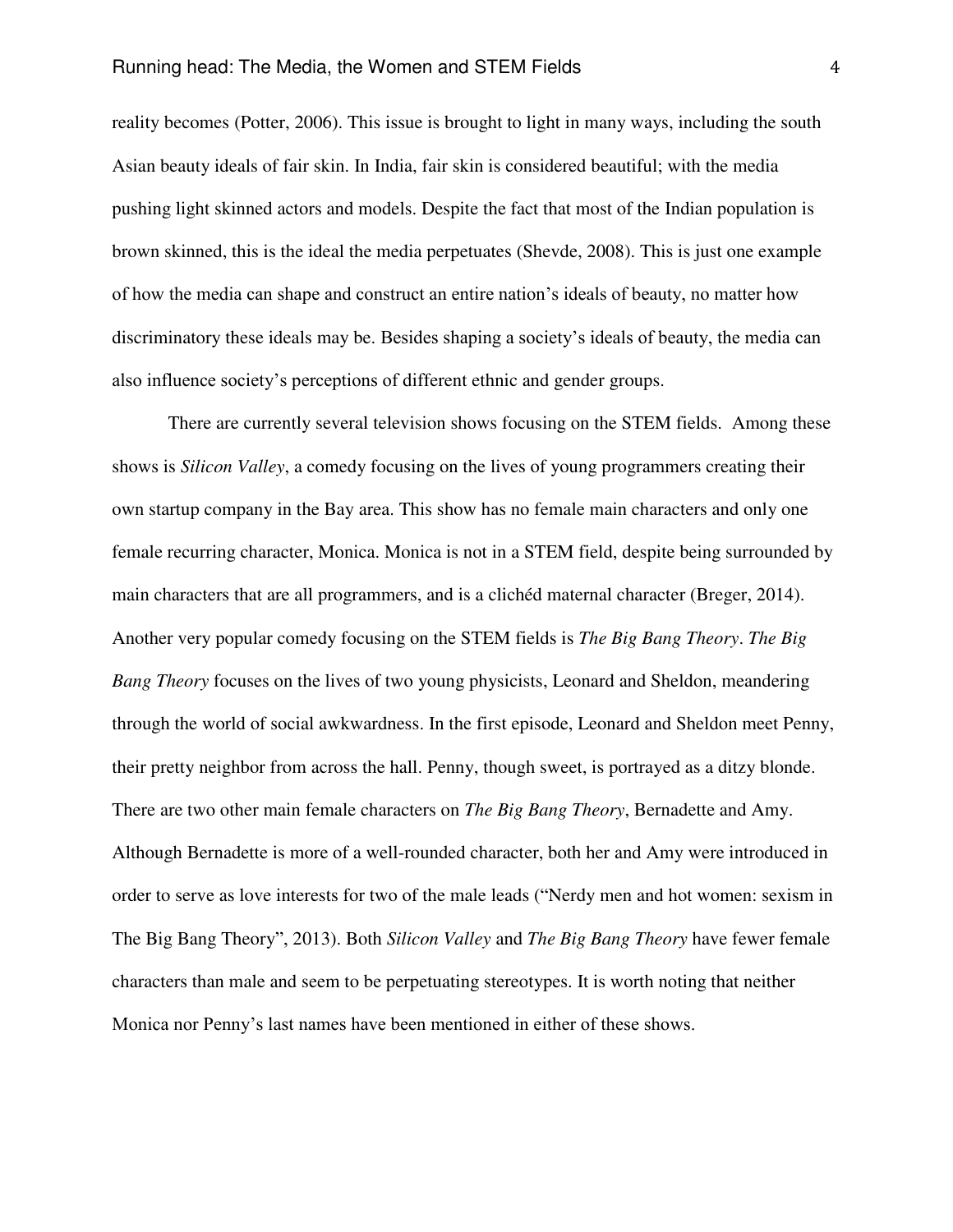The portrayals of women in relation to STEM fields on these two popular comedy shows perpetuate stereotypes. The female television characters are more character-like than their male counterparts. Although these shows may not discourage interested women from entering STEM fields, they still create a barrier of stereotypes that women in STEM must overcome.

In order to remedy the issue of women's' misrepresentation in the media in relation to STEM fields, it may be worth investing in a tax break for television studios who get the input of real women in STEM while creating these characters. A tax break similar to Rick Snyder's program to pull movie shootings into Detroit may be worth the United States federal government's investment in this case. Increasing the number of women in STEM and breaking down stereotypes so that these women feel more comfortable pursuing such fields is a worthy cause and has many tangible and intangible benefits.

#### **Historical Perspective on Women and the Workforce**

 Historically, women have had fewer career opportunities, as well as legal rights than their male counterparts. In the early days, motherhood and wifehood were considered women's' most prominent roles. Throughout the  $20<sup>th</sup>$  century, women fought to increase their legal rights, as well as expand their educational and career opportunities. This led to a societal reevaluation of what women's' roles are and what they should be ("Women's History in America", 1995).

 In addition to facing hurdles in the career realm, women have also faced the societal reputation as being less intelligent than men, as well as being a source of temptation and possibly leading to acts that could be considered evil or bad. In addition, there has been a stereotype that "a woman's place is in the home" or " a woman's place is in the kitchen". This stigma, along with societal pressure, led to most women of the 1900s focusing their energies o housework and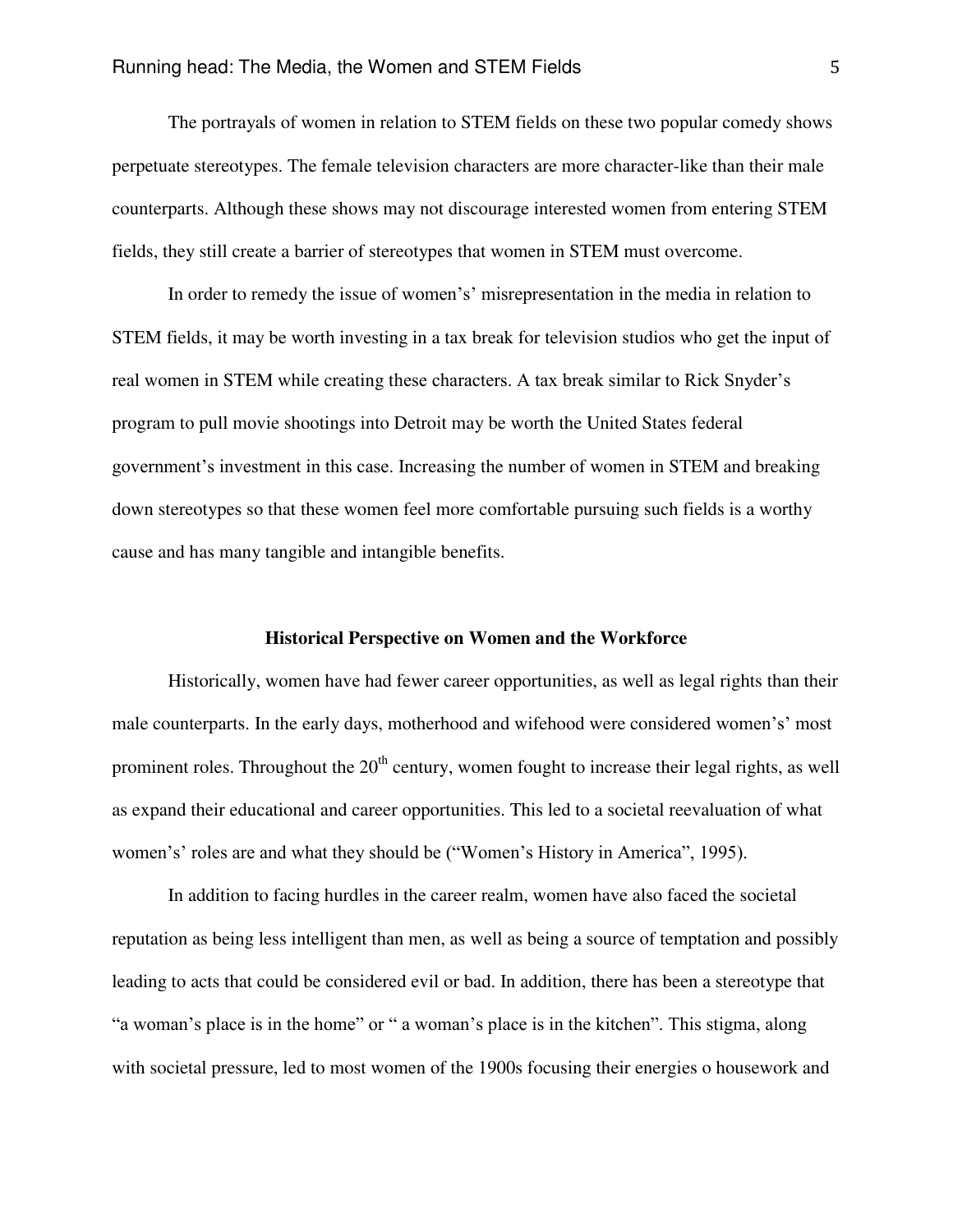childcare. Despite the claim that women were relegated to these roles because of their physical and intellectual inferiority and lack of capability to perform "manly jobs" that involved work outside of the home, the housework did involve strenuous physical work and the childcare did involve intense emotional and intellectual requirements ("Women's History in America", 1995).

Working women were also faced with the hurdle of overcoming discrimination due to their marital status. Because they were married, these women were viewed as workers who would be temporary and would eventually quit their jobs to raise their children. Despite this stereotype, married women generally continued on their jobs for many years. From 1960 to the early 1970s the influx of married women workers was the reason behind almost half of the increase in the total labor force, and working wives were staying on their jobs longer before having children ("Women's History in America", 1995).

 Despite women's' increased participation in the work force, they still held responsibility for most of the childcare and household chores. In the late 1970s, men with an employed wife spent only about 1.4 hours a week more on household tasks than those whose wife was a fulltime housewife ("Women's History in America", 1995).

At the start of the  $20<sup>th</sup>$  century, women earned about 19% of all undergraduate degrees. By 1984, this number had increased significantly and was now 49%. In addition, women had also increased their numbers in graduate study. By the mid-1980s women were earning 49 percent of all master's degrees and about 33 percent of all doctoral degrees. In 1985 about 53 percent of all college students were women. Today, women earn 60 percent of all undergraduate college degrees. Unfortunately, women are earning only 12 percent of degrees in Computer Science, a STEM field that has a very high demand (Girls who Code, n.d.).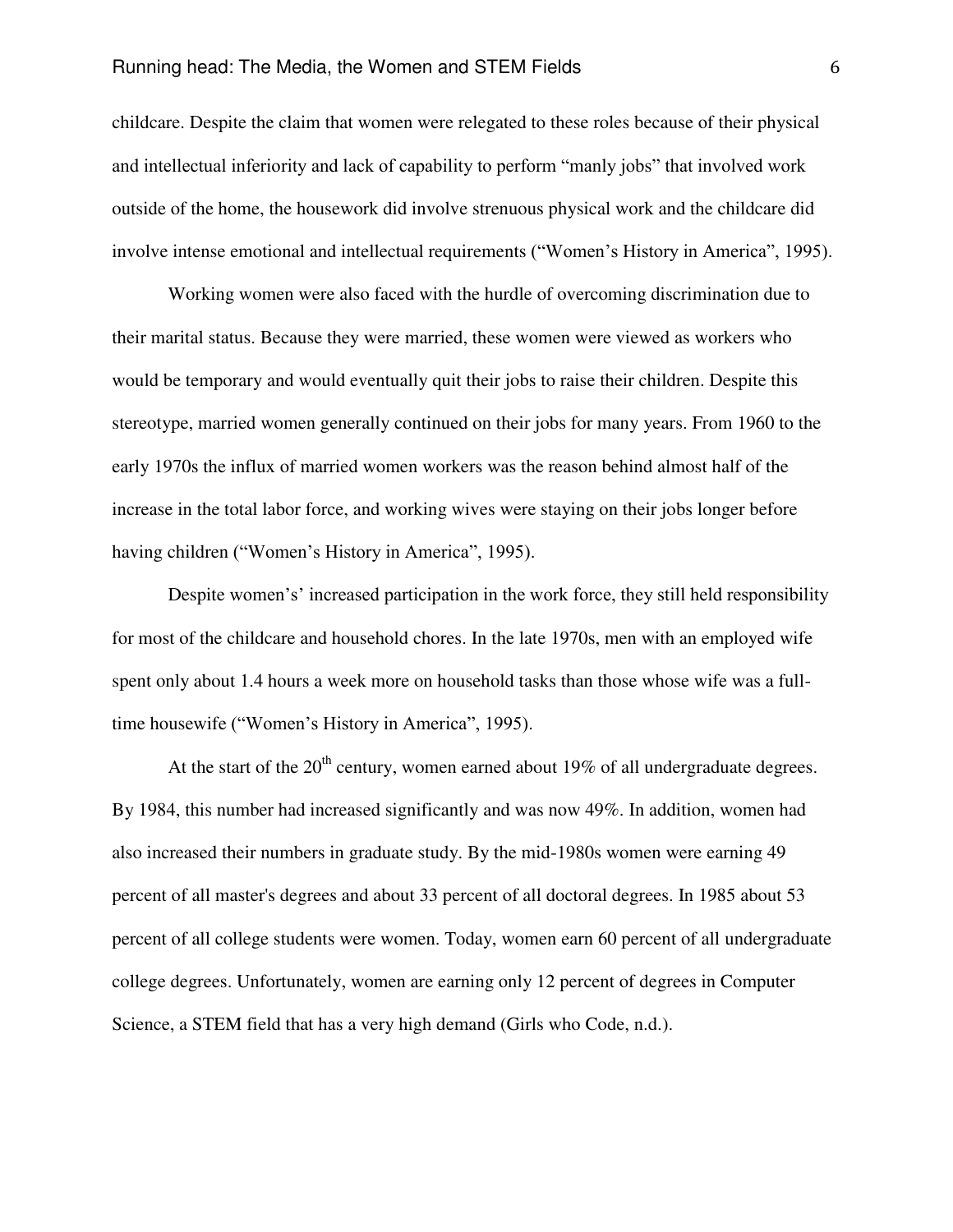## **Women and STEM**

In the  $21<sup>st</sup>$  century, the demand for women in the Science, Technology, Engineering and Mathematics fields has exploded. Women are an underrepresented population in STEM. This is an unfortunate reality because STEM fields increase global competitiveness and offer workers stable, high paying jobs. The highest paying college majors are usually in STEM fields. In addition, these careers allow a worker to keep up with today's technological innovations. Due to the many benefits of STEM careers, as well as the fact that women are underrepresented in these fields, both the US government and corporations are creating programs to encourage more girls to enter STEM (Ingeno, 2012).

The United States government is providing numerous incentives for female students to enter STEM fields. The goal of spurring an interest in STEM is supported with summer camps, after school programs, scholarships and other methods. An example of these types of programs includes The Digigirlz Program. This program, funded by Microsoft exposes high school girls to careers in technology. This program offers high school girls the opportunity to experience technology hands on. The goal of the program is to spur an interest in a technology-related field for high school girls, in order to increase the number of female undergraduates who pursue a Computer Science or related degree (Microsoft, n.d.).

 The Girls who Code program aims to help close the gender disparity in computing careers. The founder of Girls who Code, Reshma Saujani, believes that encouraging more women to enter STEM fields will lead to more economic prosperity for women. The United States Department of Labor projects that by 2020, there will be 1.4 million computer science related jobs available. The goal of Girls Who Code is to reach out to young women and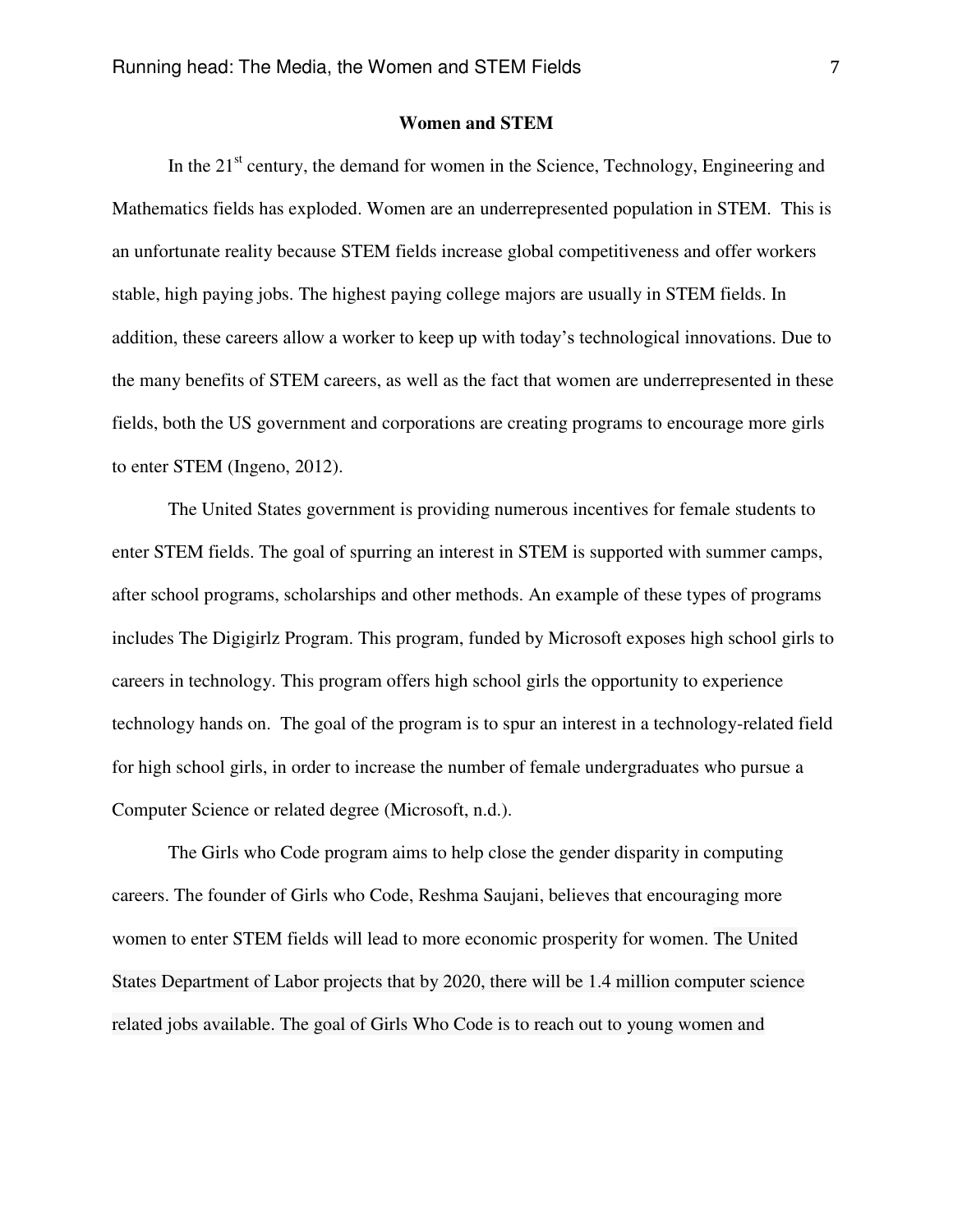encourage them to pursue technology careers, in order to help reach gender parity and fill 700,000 of these jobs (Girls Who Code, n.d.).

Another program that encourages girls to enter STEM fields include Tech Savvy, founded by engineer Tamara Brown. This program, targeted toward middle school girls hopes to foster an interest in science and technology. Programs like Tech Savvy hope to reach out to younger girls and spur an early interest in technology, an interest the program hopes will encourage these young girls to eventually become STEM professionals (Bradberry, 2014).

In addition to the programs that encourage young girls to enter STEM fields, there are numerous scholarship opportunities available to women in STEM. These scholarship opportunities help support the educational expenses of women in STEM careers. Although college is expensive, these scholarships help alleviate some of the financial burden so that women in these fields can focus on advancing their studies and preparing themselves to enter this male dominated industry. The Society of Women Engineers is a nonprofit organization dedicated to promoting Engineering as a desirable career field for women. The Society of Women Engineers aims to create a network of women in engineering fields. This network allows women to create professional and personal connections, which will provide a support network as well as professional connections for increasing their career opportunities (Society of Women Engineers, n.d.). Google not only offers women a scholarship for educational expenses, but also a travel scholarship to national and international technology conferences (Google, n.d.). This initiative aims to increase women's' visibility in STEM fields. These programs and scholarships exist in the United States because of the dire need to increase women's' involvement in STEM. However, the media influences people in every sphere of their lives, and is a medium that must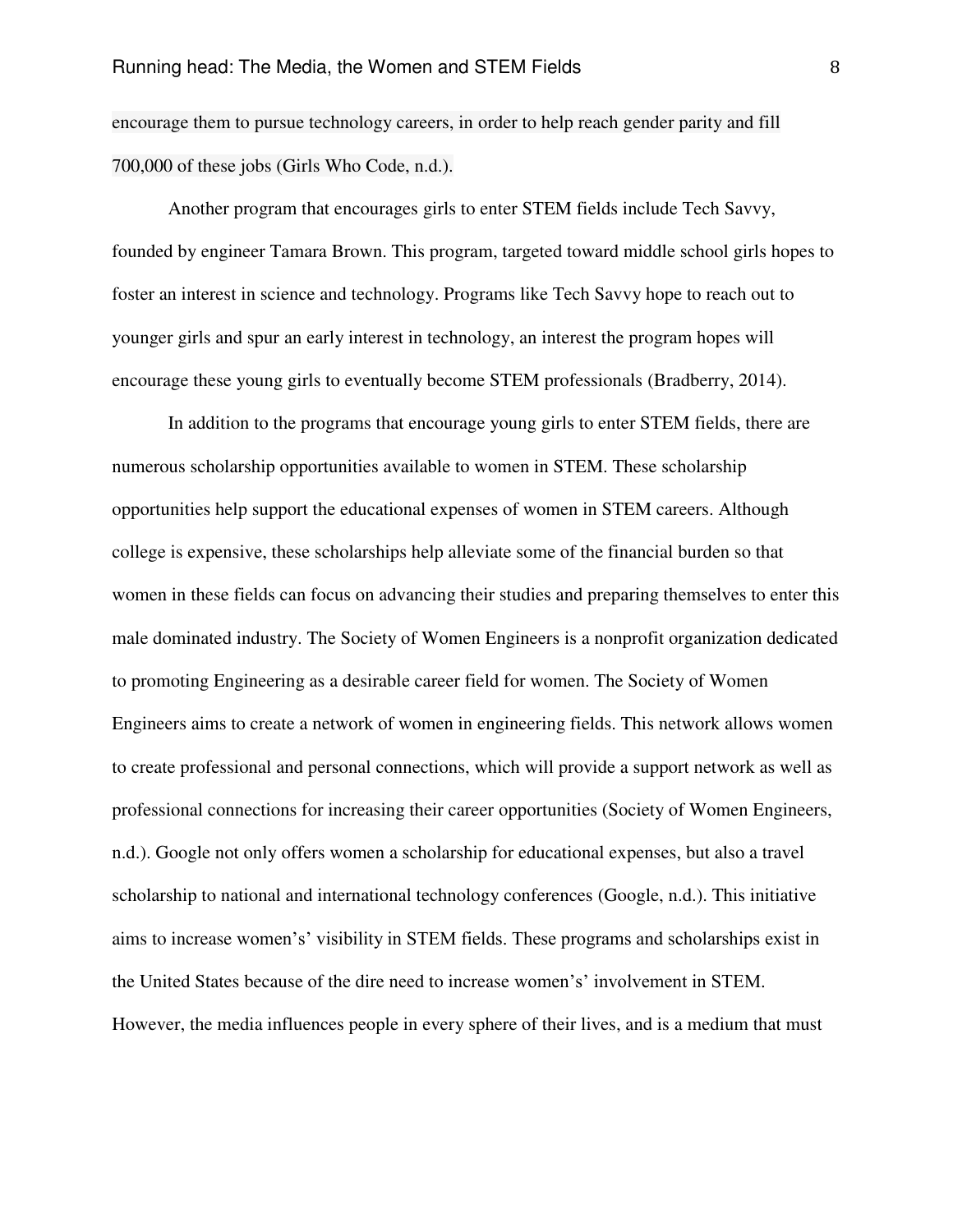be considered when it comes to changing people's mindsets about women in STEM, and also shaping women's views on STEM fields.

#### **The Media's Influence**

The current initiatives focusing on increasing the number of women in STEM fields have an admirable aim, but there are other ways to further their goals. It is widely acknowledged that entertainment and mass media have a way of spreading ideas to the masses. It is almost as though the television, and media in general, is society's storyteller. According to Cultivation Theory. "The primary proposition of cultivation theory states that the more time people spend 'living' in the television world, the more likely they are to believe social reality portrayed on television." (Cohen & Weimann, 2009). Basically, Cultivation Theory states that the more time people spend being exposed to the media, the greater their misperception of the world becomes. In today's society, just about everyone is exposed to the media on a daily basis. This means that the media is shaping and constructing society's views.

There are many examples of how the media twists people's idea of reality. The first is romantic comedy movies. Many women are convinced that when they do meet "the one", their lives will change. They have this image in their heads of the perfect man, "Mr. Right". This often leaves them disappointed when they don't meet a man who has everything: looks, money, an amazing personality and most importantly, undying affection for them (Segrin & Nabi, 2006). In addition, romantic comedy movies portray the men as always chasing after the girl even after she expresses disinterest. In reality, men move on when their love interest expresses disinterest.

A second, perhaps more serious example of how the media shapes people's perception on what their reality should be is Pakistani television dramas. In these dramas, the characters are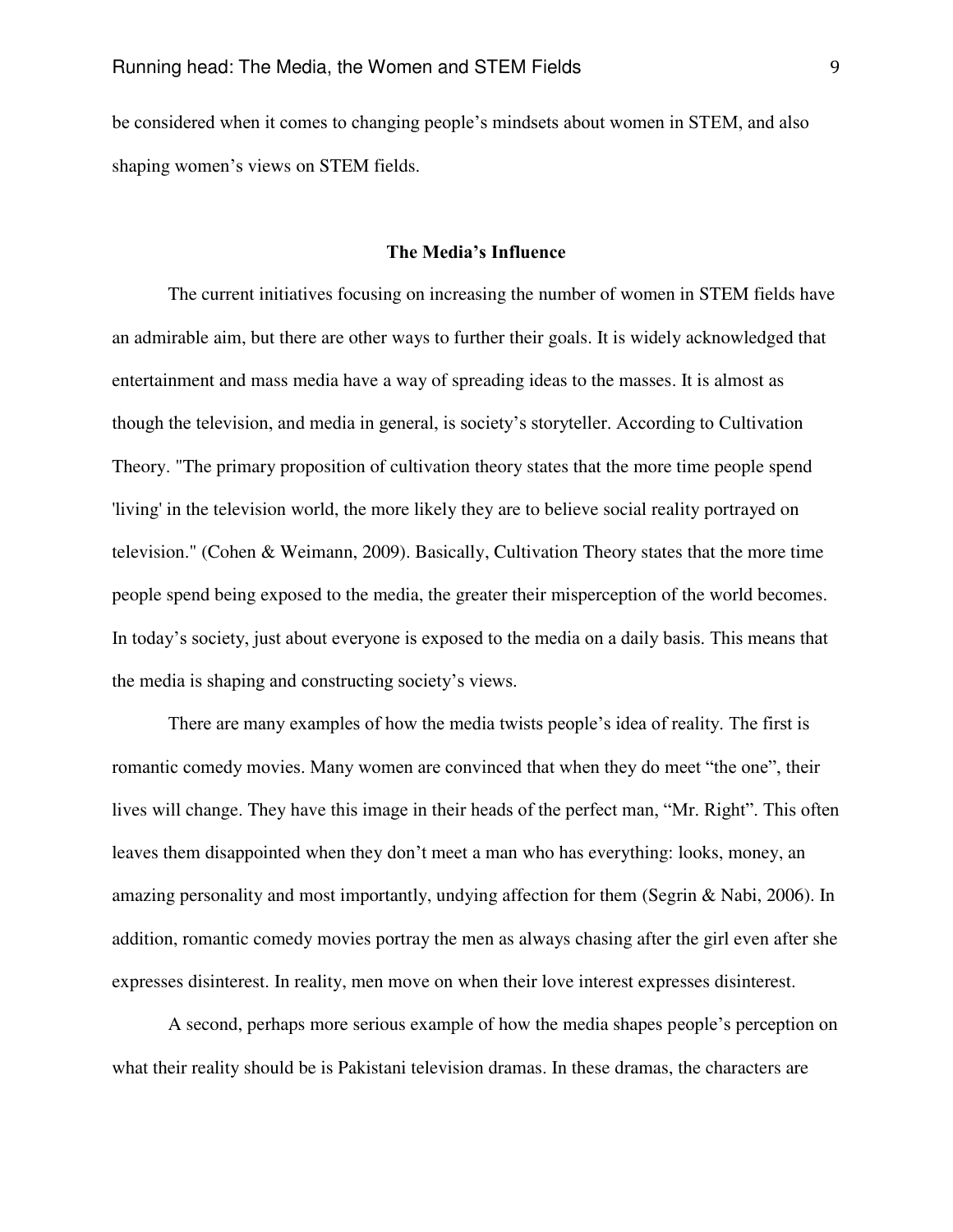shown as very rich. In general, Pakistan is a poor country, with a huge wage gap (Hyder  $\&$ Reilly, 2005). These dramas show the average Pakistani household a lifestyle that they are unlikely to ever achieve. This leads to disappointment and unmet expectations.

A third example of how the media can lead to misperception of reality is Bollywood films. In Indian culture, light skin is considered the epitome of beauty. This is a sad reality for a nation who is brown-skinned. This European ideal of beauty is backed up by numerous advertisements for "Fair and Lovely", a very popular skin lightening cream. The commercials for Fair and Lovely are bordering on colorism and internalized racism. In advertisements for Fair and Lovely cream, a dark skinned girl is shown unhappy in her career and love life. Then, once she applies Fair and Lovely, she becomes lighter skinned and therefore "beautiful". She then achieves all of her career ambitions and lands the man of her dreams. This is sad on two levels: one, because Fair and Lovely contains harmful chemicals and is a scam (it doesn't actually lighten the skin), two because it shows Indian population that their natural brown skin is not beautiful. Recently, a "Fair and Handsome" cream for men has received explosive popularity in India as well. This fairness ideal is solidified with Bollywood films, where the actors and actresses are shown as being very fair. This perpetuation of what is considered beautiful has led to many Indians buying these fairness creams in an attempt to look like a race that does not resemble their own. It is a vicious cycle of Indians wanting fair skin and the media continuously convincing them that they should aspire toward this ideal. All three of these examples demonstrate the media's strong pull on people's perception of reality (Shevde, 2008).

## **Silicon Valley**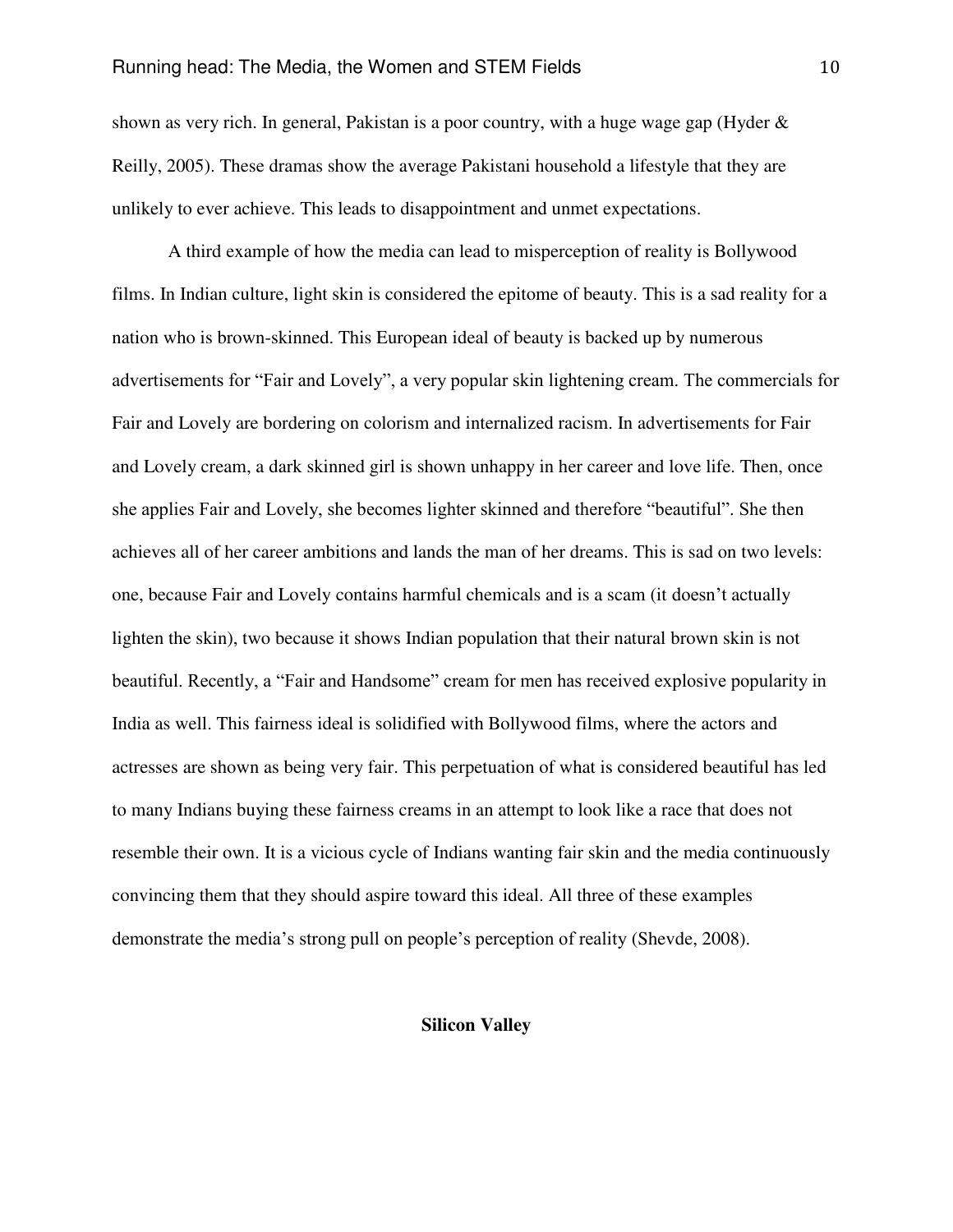*Silicon Valley* is a comedy television show focusing on the lives of young programmers starting their own company in the Bay area of California. This show has no female main characters and only one female recurring character, Monica. Monica is an assistant to a head executive, and does not hold a career in a STEM field. She is mostly there to lock eyes with the male characters, providing a love interest. *Silicon Valley* has no female characters that have STEM careers. The male characters in *Silicon Valley* are simply enchanted by Monica's looks. She wears pencil skirts, heels and has beautiful shiny hair. Monica is not a main character and was not even given a last name. Instead of attempting to change the conversation about women in technology fields, *Silicon Valley* emphasizes the sad reality that *Silicon Valley* is a boys club, focused mostly on nerdy white males (Breger, 2014).

*Silicon Valley*'s obvious lack of a female protagonist in a STEM field is obnoxious. The male protagonists only interact with women for sexual reasons or for maternal support (which Monica provides). This show emphasizes sad stereotypes. This comedy has a huge audience; 1.7 million viewers tune in weekly, and have the power to change the conversation about women in technology (FOX News, 2014). Sadly, it appears to exactly the opposite and instead perpetuates gender roles and stereotypes.

#### **The Big Bang Theory**

On *The Big Bang Theory*'s earlier episodes, Penny is the only one female character starring in the show. Penny is a beautiful young woman who lives in the apartment across the hall from Physicists Sheldon Cooper and Leonard Hofstadter. She represents the "dumb blonde" stereotype, with the men of the show having the academic knowledge. Although Penny is portrayed as having good communication skills, she is not portrayed as being intelligent. She is a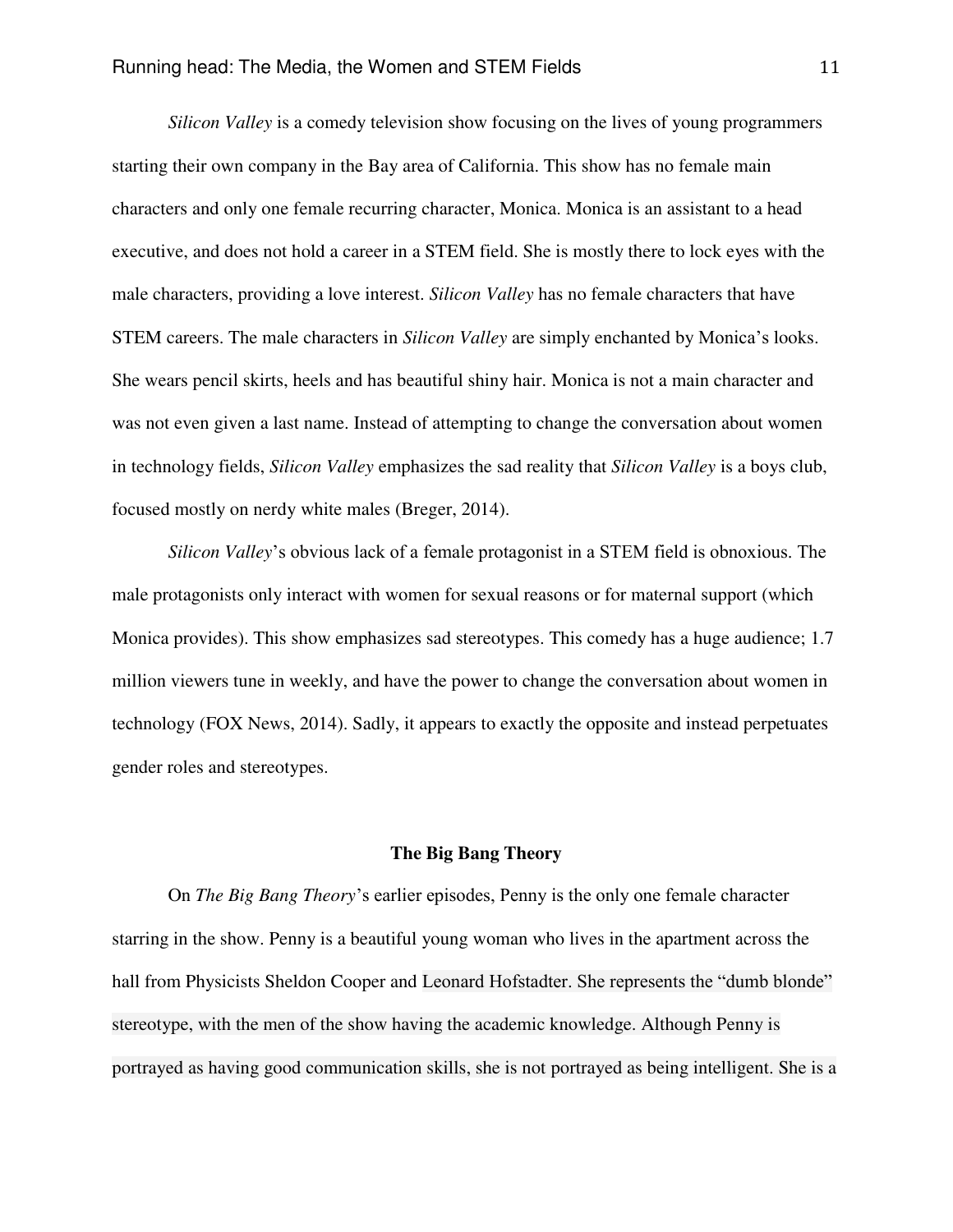waitress and aspiring actress (a career that hasn't actually taken off). Most of the show's earlier episodes focuses on Leonard's intense crush on Penny, and Penny's physical appearance. In addition, Penny becomes insecure about their relationship because of her low intelligence, compared with Leonard. In season two, Penny lies to Leonard, claiming that she graduated from a community college in order to impress her highly intelligent boyfriend (The Big Bang Theory, n.d.).

Later on in the show, a few other female protagonists join Penny. Bernadette is a PhD graduate and has a successful job at a pharmaceutical company. Bernadette, although intelligent, seems to have been included as a character on the show for the sole purpose of being lead male character Howard's love interest. Amy, the other female protagonist, is introduced as Sheldon's girlfriend. She has a five-year plan to marry Sheldon, and seems to be in the show for the sole purpose of providing a love interest for Sheldon. Both of these protagonists seem to be more character like than like actual people, compared with their male counterparts. In addition, it is quite obvious that these characters were originally introduced to the show as plot devices.

Penny is the only original female protagonist on *The Big Bang Theory*, with the other two female characters being introduced mostly as love interests to the guys on the show. *The Big Bang Theory* gives the impression that women are valued mostly for their looks. This is a sad reality in our society that sexualizes women. Based on music videos and mass media in general, women must be beautiful to be valued, and must provide physical attraction for men. This unfortunate situation is reinforced through *The Big Bang Theory*'s characters and storylines.

According to an article from Business Insider, *The Big Bang Theory* discourages women from entering STEM fields by the stereotypical scientists it portrays. The main characters are video game fanatics who lack social lives. The NY Times website states that the portrayal of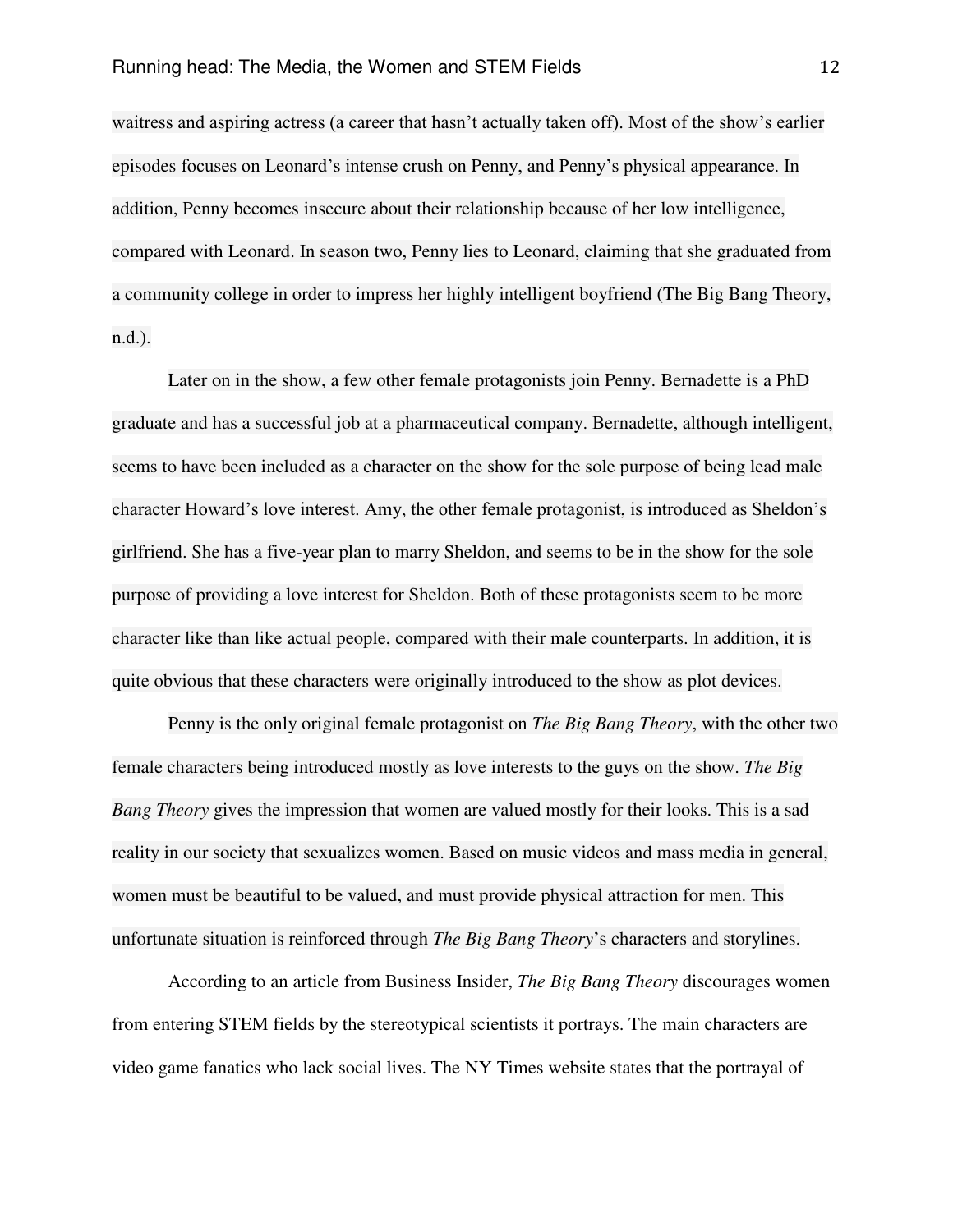women on this show as ditzy and not interested in science, or frumpy if interested, have encouraged women to stay away from STEM fields. Stereotype of STEM workers as "nerds" also negatively affects girls' perceptions of STEM careers (Business Insider, n.d.).

#### **Analysis**

The media is a very powerful tool that can be used to change the conversation about women in STEM fields. The show *Silicon Valley* only has one recurring female character, who is portrayed as stereotypically maternal and does not work in a STEM field. She is an executive assistant to one of the big guns on the show, a cliché role for the only recurring female character on the show. The lack of female representation in STEM on *Silicon Valley* is obvious and sad. Instead of including a smart female STEM professional, this show simply reflects the sad reality in STEM field disparities.

*The Big Bang Theory*'s main protagonist Penny is portrayed as a ditzy, beautiful blonde. She is sweet, maternal, and the object of the male characters' sexual attention. Her main role throughout the series has been to be Leonard's love interest and to provide eye candy to the guys. She is insecure about her lack of academic intelligence, a fact that almost ruins her relationship with Leonard.

Amy Fowler is introduced to *The Big Bang Theory* to provide Sheldon with a love interest. She is the perfect complement to Sheldon's nerdy, socially awkward character. Although she is quite smart, she is portrayed as the stereotypical nerdy, physically unattractive girl.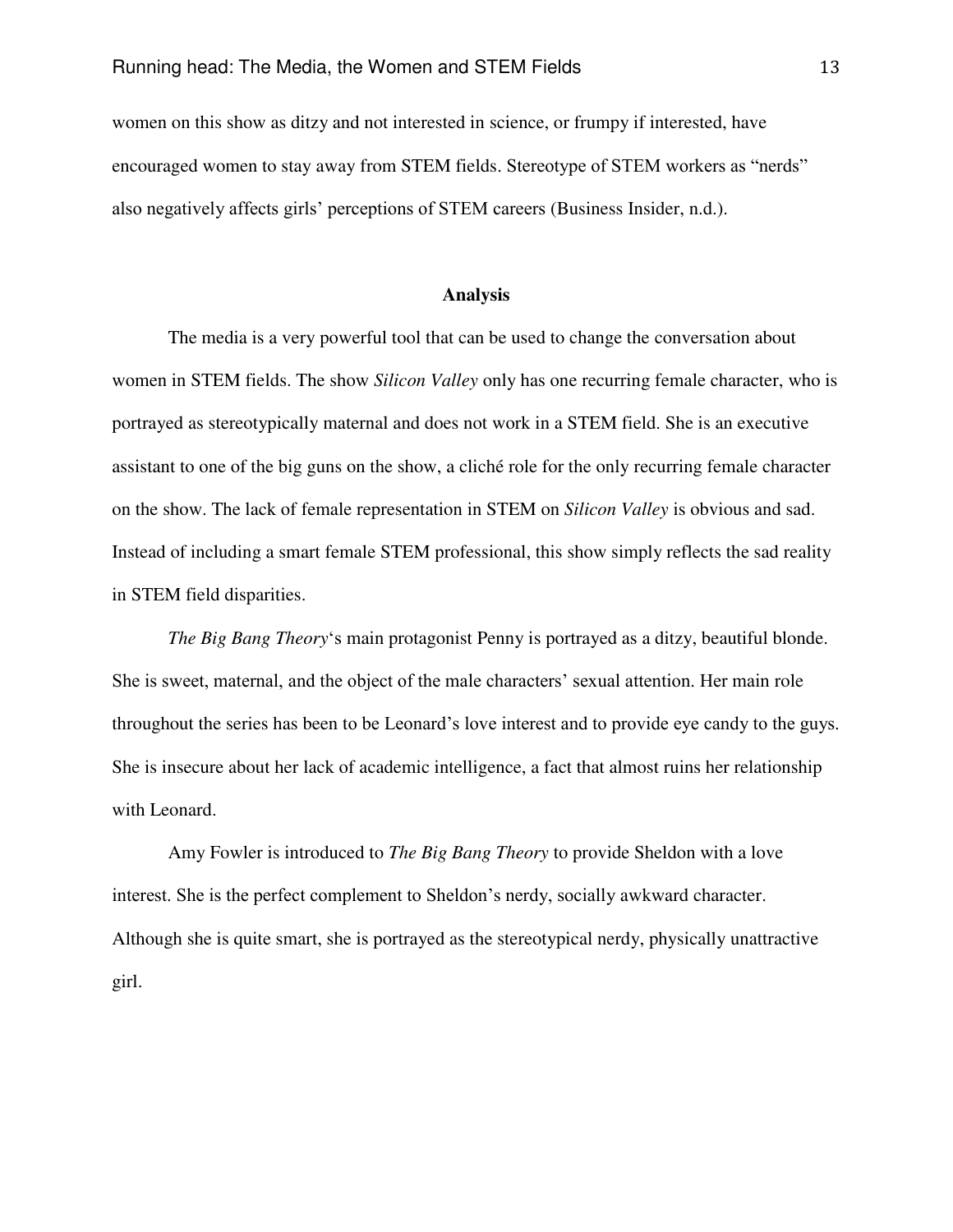Bernadette Rostenkowski-Wolowitz, on the other hand, is quite beautiful and smart. However, she is introduced to the show mostly to fill the role of Howard's love interest. Bernadette does provide a slightly more refreshing view of women in STEM.

These two shows may not directly discourage women from entering STEM fields, but they are a hugely popular comedy shows that portray their female characters in a certain way. These shows perpetuate stereotypes on women. With the dumb blonde character and the smart, nerdy looking character, these shows make it appear as though a woman can't be both beautiful, smart and pursuing a STEM field. Because the media has such far-reaching effects on influencing people's mindsets on many topics, these two shows' portrayal of women is food for thought.

Possible remedies to this problem include instituting government incentives to television studios to consult real women in STEM before creating television shows centered on STEM fields. These incentives could be similar to the Rick Snyder incentives to shoot movies in Detroit. There have been numerous films shot in Detroit these past couple of years due to these incentives (Lawler, 2015). Perhaps a similar program for diversifying the women in STEM portrayed on television may help change the conversation.

### **Conclusion**

 Historically, women have had to deal with stereotypes and lack of career opportunities. In the early days, women were expected to become housewives or hold positions as secretaries, teachers or nurses (maternal roles). Then, women had to deal with the issue of housework and childcare despite being full time workers in the workforce ("Women's History in America", 1995). Today, there is a huge shortage of women in STEM fields. STEM fields offer high paying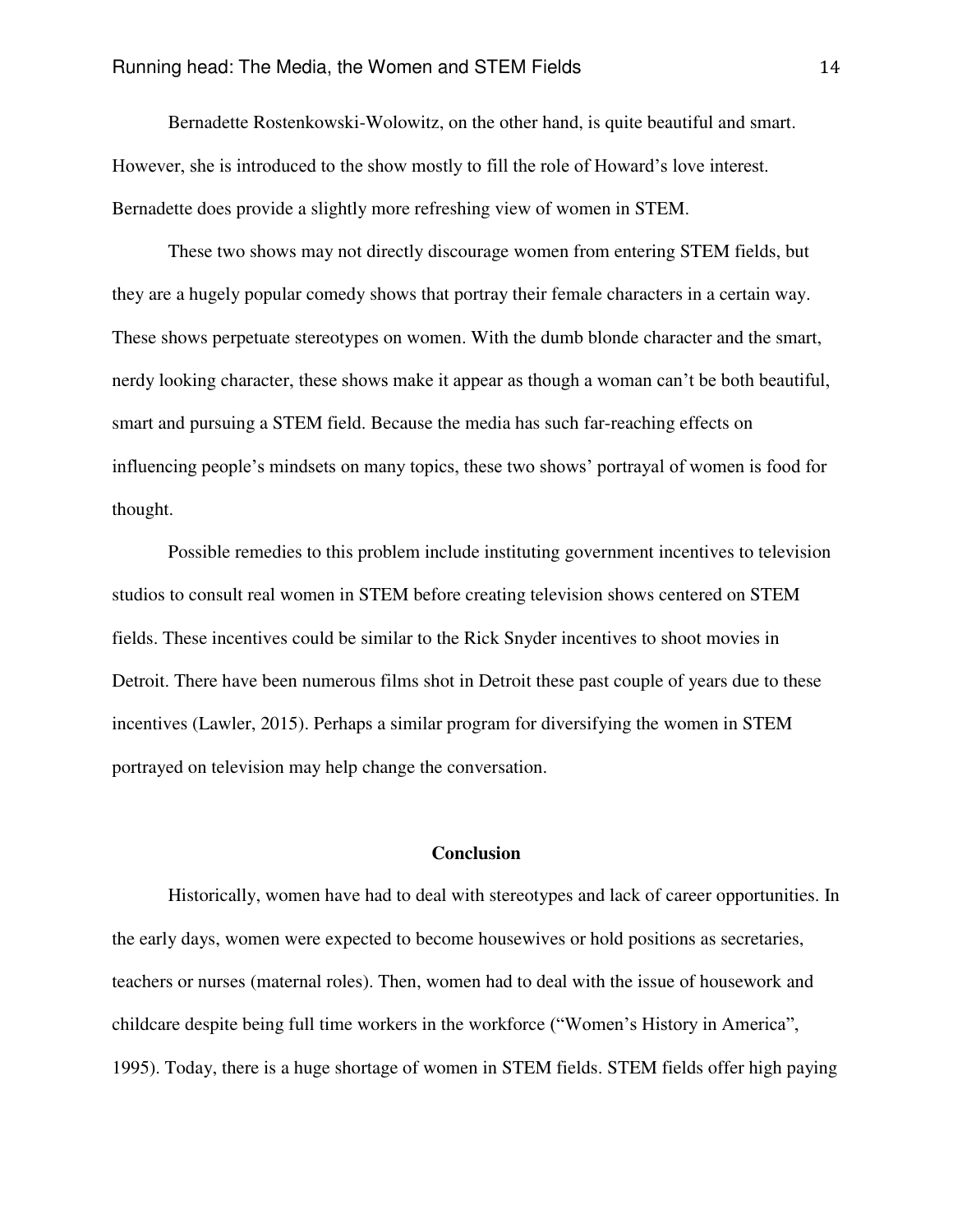and economically stable careers (Beede et al., 2011). In addition, STEM fields allow employees to contribute to a huge booming industry and help shape the future in science, technology, engineering and mathematics. These fields are essential to new discoveries in the world of technology, medicine and science. Women being underrepresented in these fields' leads to a huge population of people not having their voices heard. This is a sad reality we are facing in the United States today. The United States government, and private corporations offer many programs to increase female students' interest in STEM. In addition, there are many scholarships available to women pursuing STEM careers.

 One medium that influences society on a large scale is the media. The media can shape people's perceptions on reality and construct and even change their mindsets on gender roles. The way that women in STEM are portrayed in the media is important because it can either perpetuate stereotype or help break them down.

*Silicon Valley* is a very popular comedy show centering on the tech area in California. There is only one female character on the show and she is not even in a STEM field. She is stereotypically maternal and may serve as a love interest to a male protagonist in season two.

*The Big Bang Theory* started with only one female lead character. Penny is a stereotypical beautiful, dumb and sweet blonde. Later on, two new female characters were added to the show. Amy is a stereotypical nerdy looking STEM girl. She serves the purpose of being Sheldon's love interest. Bernadette is beautiful, sweet and smart. However, she was added mainly to serve as Howard's love interests. Although *The Big Bang Theory* is making strides with Bernadette's character, this show still has a long way to go before it will be less sexist and stop perpetuating stereotypes about women in STEM.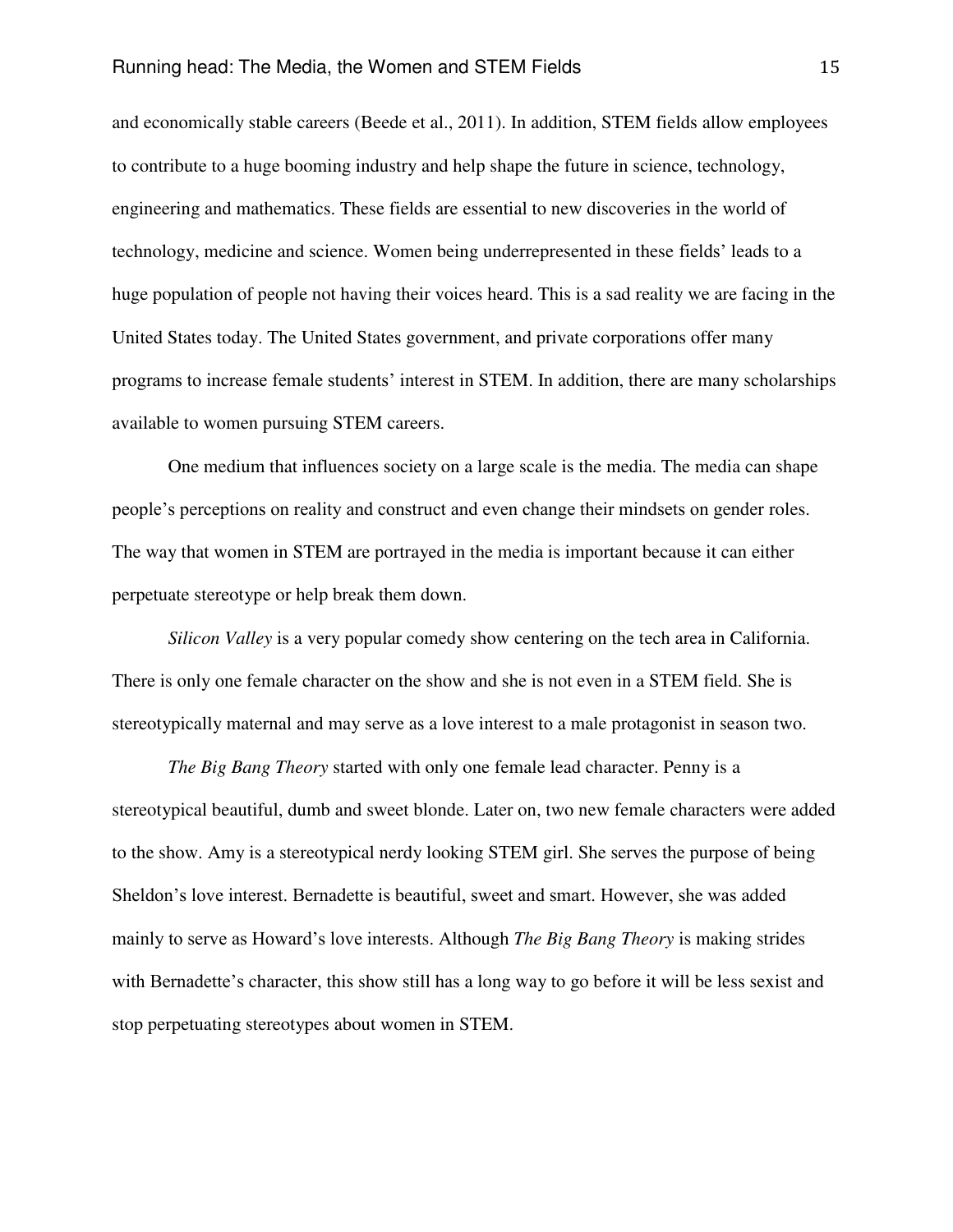Perhaps it's time to consider government programs and incentives that will lead to more diverse female STEM characters on popular shows. These incentives could be similar to Rick Snyder's Michigan film shooting incentives. This may be a new approach to encouraging women to enter STEM fields and breaking down stereotypes. It is time to focus on how women are portrayed in the media in relation to STEM fields, in order to help combat this huge national disparity. Increasing the number of women in STEM is a worthy cause, a cause that should pursued through multiple means.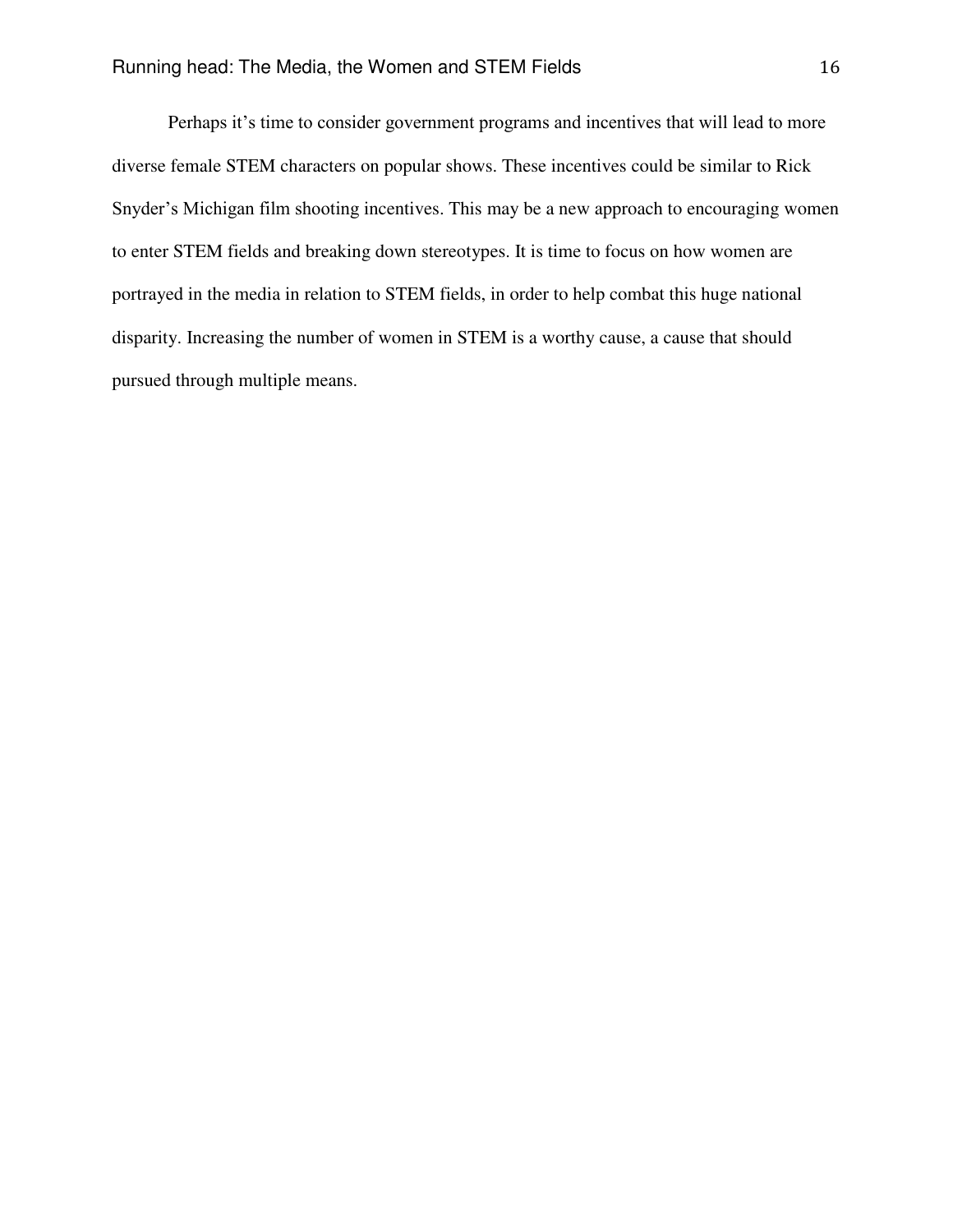#### References

(n.d.) Retrieved April 21, 2015 from https://nces.ed.gov/fastfacts/display.asp?id=72

- About SWE | Society of Women Engineers (n.d.) Retrieved April 21, 2015, from http://societyofwomenengineers.swe.org/about-swe
- Beede, D., Julian, T., Langdon, D., McKittrick, G., Khan, B., & Doms, M. (2011). Women in STEM: A Gender Gap to Innovation. Retrieved April 21, 2015 from http://www.esa.doc.gov/sites/default/files/womeninstemagaptoinnovation8311.pdf

Belyeu, F. *The Big Bang Theory* [Television series].

- Bradberry, A. (n.d.). Research Areas. Retrieved April 21, 2015, from http://nsf.gov/discoveries/disc\_summ.jsp?cntn\_id=133580&org=NSF
- Breger, E. (n.d.) The Boring Sexism of HBO's 'Silicon Valley' Retrieved April 21, 2015, from http://www.newrepublic.com/article/117963/hbos-silicon-valleys-boring-sexism
- Cohen, J., & Weimann, G. (2009). Cultivation revisited; Some genres have some effects on some viewers. *Communication Reports,* 13(2), 99-114. Retrieved April 21, 2015 from Taylor & Francis Online.
- Digigirlz Home. (n.d.). Retrieved April 21, 2015, from http://www.microsoft.com/enus/diversity/programs/digigirlz/

Girls Who Code. (n.d.). Retrieved April 21, 2015, from https://girlswhocode.com

- Google for Education: Google Travel and Conference Grants. (n.d.). Retrieved April 21, 2015, from https://www.google.com/edu/scholarships/google-travel-and-conference-grants/
- HBO show 'Silicon Valley' watched avidly in Silicon Valley. (2014, June 1). Retrieved April 21, 2015 from http://www.foxnews.com/entertainment/2014/06/01/hbo-show-silicon-valleywatched-avidly-in-silicon-valley/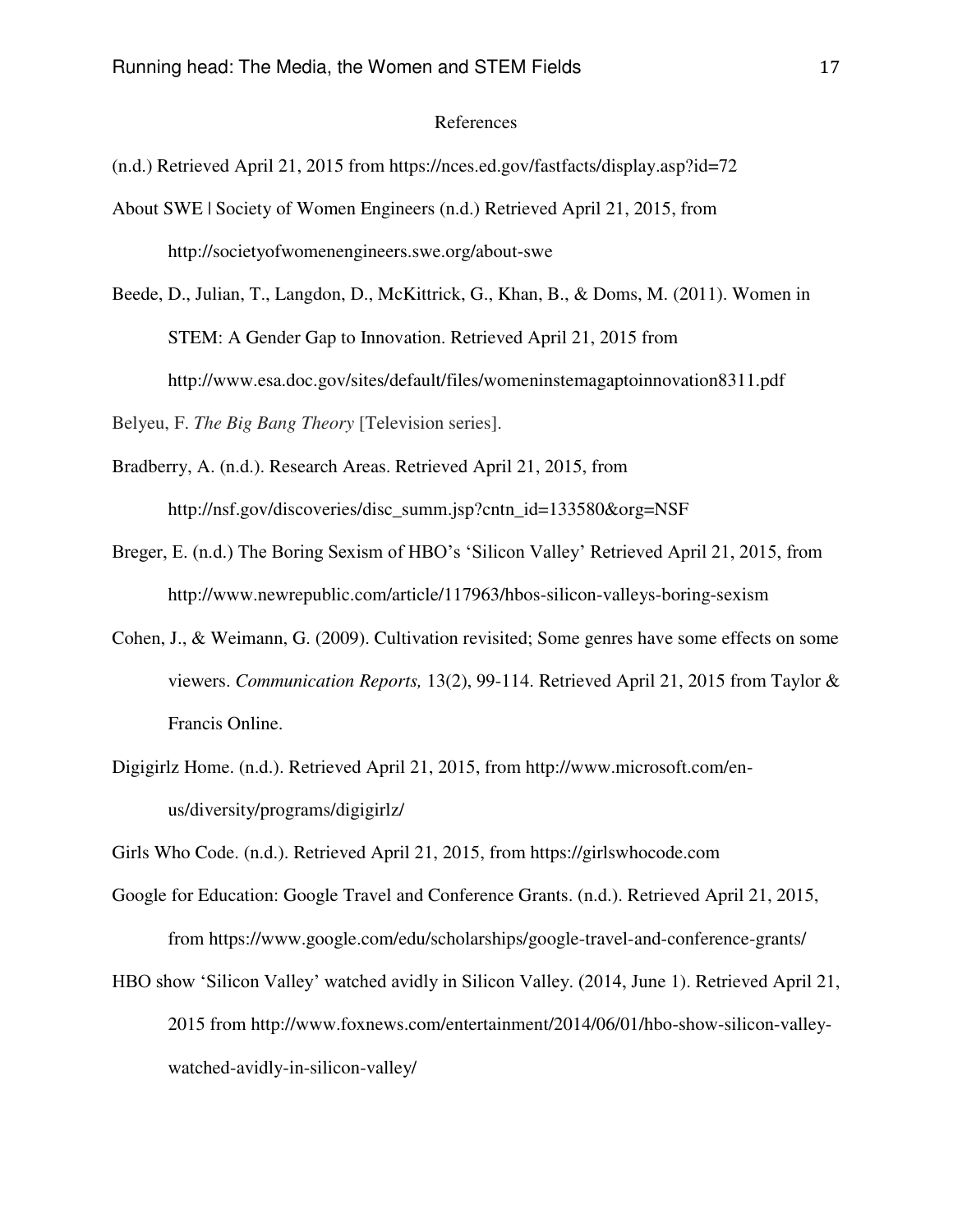Hyder, A., & Reilly, B. (n.d.). The Public and Private Sector Pay Gap in Pakistan: A Quantile Regression Analysis. *The Pakistan Development Review*, 44(3), 271-306. Retrieved April 21, 2015, from JSTOR.

Judge, M. *Silicon Valley* [Television series].

Nerdy men and hot women: Sexism in The Big Bang Theory. (n.d.). Retrieved April 21, 2015

from http://www.thefword.org.uk/blog/2013/04/big\_bang\_theory

Potter, J. (2006). Cultivation Theory and Research A Conceptual Critique.

- *Human Communication Research*, 19(4), 564-601. Retrieved April 21, 2015, from Wiley Online Library.
- Segrin, C., & Nabi, R. (2006). Does Television Viewing Cultivate Unrealistic Expectations About Marriage? *Journal of Communication*, 52(2), 247-263. Retrieved April 21, 2015, from Wiley Online Library.
- Shevde, N. (n.d.). All's Fair in Love and Cream: A Cultural Case Study Of Fair & Lovely In India. *Advertising & Society Review*. Retrieved April 21, 2015, from Project Muse.
- WIC-Women's History in America. (n.d). Retrieved April 21, 2015, from http://www.wic.org/misc/history.htm
- Welsh, J. (2013, October 16). These Are The 7 Things Keeping Women Out of Science Careers. Retrieved April 21, 2015, from http://www.businessinsider.com/7-things-keepingwomen-out-of-science-2013-10
- Why are so few women pursuing STEM degrees? (2012, June 15). Retrieved April 21, 2015, from http://college.usatoday.com/2012/06/15/why-are-so-few-women-pursuing-stemdegrees/